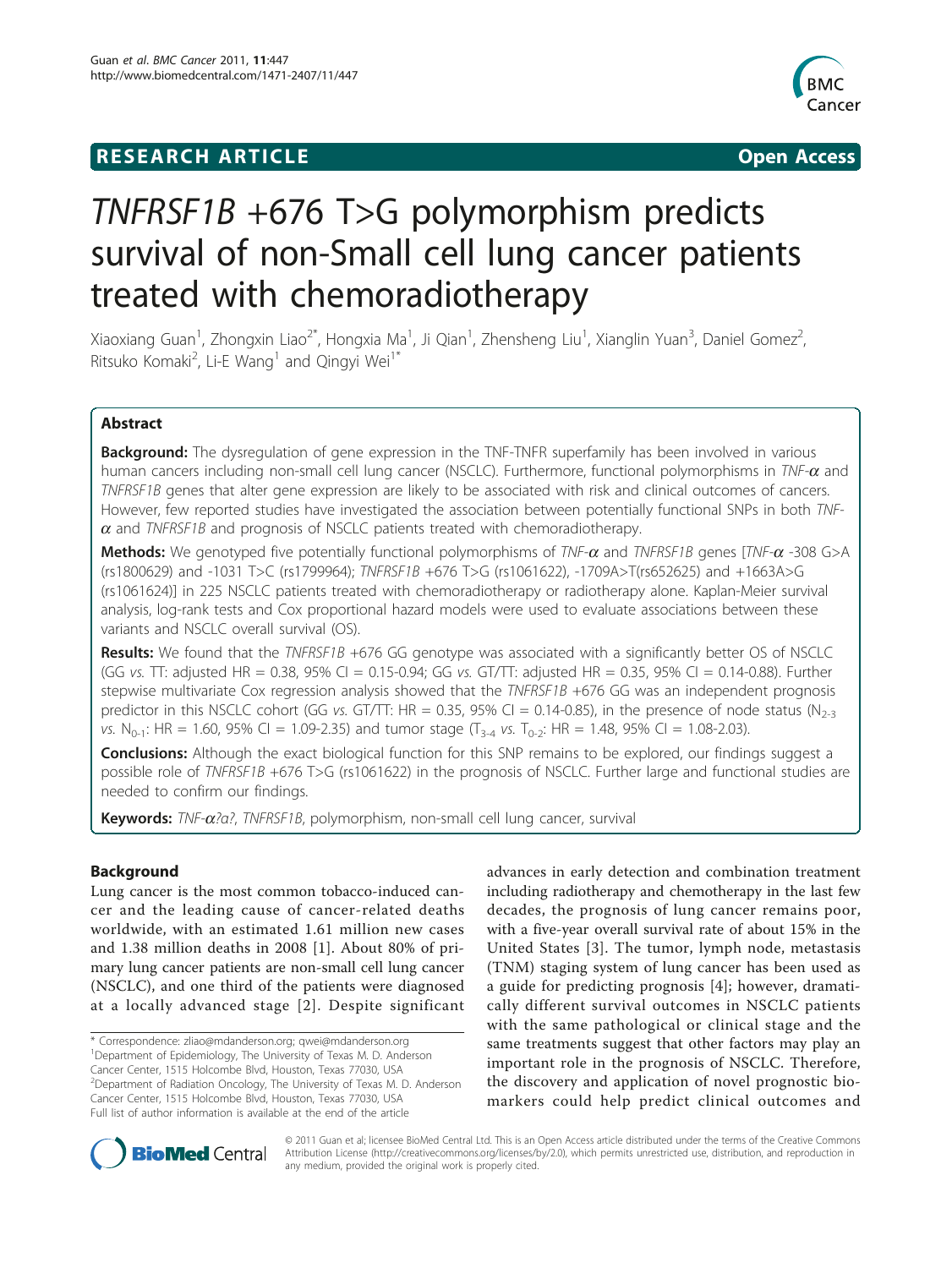administer the optimal therapy in the management of NSCLC patients.

Tumor necrosis factor alpha (TNF- $\alpha$ ) is a pro-inflammatory cytokine produced by activated macrophages and exerts its action through binding to its two cognate cell surface receptors, TNFRSF1A/TNFR1 (p55/60) and TNFRSF1B/TNFR2 (p75/80). It is well known that TNF and its superfamily members have both beneficial and harmful activities, playing a role as a "double-edged sword" [[5\]](#page-8-0). Although TNF was discovered as a cytokine that could kill tumor cells, it is now clear that TNF can also contribute to tumorigenesis by mediating the proliferation, invasion and metastasis of tumor cells [\[5](#page-8-0)]. The dysregulation of gene expression in the TNF-TNFR superfamily has been reported to be involved in the development and prognosis of various human cancers including NSCLC [[6-12](#page-8-0)]. For example, studies indicated that high serum concentrations of TNF were associated with a significantly longer survival in NSCLC patients after chemotherapy [\[12](#page-8-0)] and that TNFRSF1B had a significantly different expression profile in 5-FU-nonresponding and responding liver cancer patients [[11\]](#page-8-0). Additionally, recent reports found that  $TNF-\alpha$  was involved in the pathogenesis of radiation-induced lung injury [[13\]](#page-8-0) and that inhibiting the TNF- $\alpha$  pathway was a novel radioprotection strategy [[14\]](#page-8-0). These observations suggest that TNF and TNFRSF1B may play a role in patients' treatment response, toxicity, and survival. Thus, genetic variations in TNF and TNFRSF1B that alter gene expression and/or protein production may be potential candidates for prognosis predictors of NSCLC patients.

 $TNF-\alpha$  and  $TNFRSF1B$  genes are highly polymorphic, and several functional single nucleotide polymorphisms (SNPs) in these two genes have been identified, which may contribute to differences in expression levels of the genes or protein products [[15](#page-8-0)-[20\]](#page-9-0). Of a particular significance are two  $TNF-\alpha$  SNPs (SNP -308 G>A and -1031 T>C in the promoter region) and one TNFRSF1B SNP (+676 T>G in exon 6), which have been widely investigated for their associations with susceptibility to and progression and prognosis of various cancers [[21-37\]](#page-9-0). However, to the best of our knowledge, no published study has investigated associations between potentially functional SNPs of these two genes and prognosis of NSCLC patients treated with chemoradiotherapy. Therefore, we performed a case-only study with 225 NSCLC patients treated with chemoradiotherapy or radiotherapy alone to investigate whether these three SNPs (SNP -308 G>A and -1031 T>C in  $TNF-\alpha$ , and +676 T>G) as well as the other two potentially functional SNPs  $(-1709A>T$  and  $+1663A>T$  in *TNFRSF1B*) are associated with overall survival of NSCLC.

## Methods

## Study population

Epidemiological and clinical data were available from a larger dataset of 576 NSCLC patients who were treated with definitive radiation at The University of Texas M. D. Anderson Cancer Center (Houston, TX) between 1998 and 2006. The detailed information about these subjects has been described elsewhere [[38\]](#page-9-0). After the exclusion of those patients who had surgical resection or had been treated elsewhere before coming to M. D. Anderson, a total of 225 NSCLC patients treated with chemoradiotherapy or radiotherapy alone were included in this analysis; The study was approved by the M. D. Anderson Cancer Center institutional review board in compliance with Health Insurance Portability and Accountability Act (HIPAA) regulations.

## SNP selection

We screened the NCBI dbSNP database ([http://www.](http://www.ncbi.nlm.nih.gov/) [ncbi.nlm.nih.gov/](http://www.ncbi.nlm.nih.gov/), build 131) and Hapmap database (<http://www.hapmap.org/>, Rel 27) for common, potentially functional SNPs with a minor allele frequency  $(MAF) \geq 0.05$  in CEU populations, i.e., those SNPs located in the 5' near gene, 5'- and 3'-untranslated regions and coding region of  $TNF-\alpha$  and  $TNFRSF1B$ . Meanwhile, linkage disequilibrium (LD) analysis and bioinformatics prediction by SNPinfo ([http://snpinfo.](http://snpinfo.niehs.nih.gov/) [niehs.nih.gov/](http://snpinfo.niehs.nih.gov/)) [[39](#page-9-0)] were also performed to optimize SNP selection. Finally, a total of five SNPs ( $TNF-\alpha$  -308 G>A,  $TNF-\alpha$  -1031 T>C, and  $TNFRSF1B +676$  T>G, TNFRSF1B -1709A>T and TNFRSF1B+1663A>G) were selected for genotyping. Among these, three SNPs are located in the promoter regions of the genes ( $TNF-\alpha$  $-308$  G>A, TNF- $\alpha$  -1031 T>C, and TNFRSF1B -1709A>T), which are predicted to affect the binding of some transcription factors. One SNP (TNFRSF1B +676 T>G) causes a missense change and the other  $(TNFRSF1B + 1663A > G)$  is located in the 3'-untranslated region, which may affect miRNA binding.

## Genotyping

Genomic DNA was isolated from the buffy coat fraction of each blood sample with a Blood Mini Kit (Qiagen, Valencia, CA) according to the manufacturer's instructions. Genotypes of the three selected SNPs (SNP -308 G>A and -1031 C>T in  $TNF-\alpha$ , and -1709A>T in TNFRSF1B ) were determined by the primer-introduced restriction analysis (PIRA)-PCR assay. The primers used for *TNF-* $\alpha$  *-308 G >A, TNF-* $\alpha$  *-1031 T>C and <i>TNFRSF1B* -1709A>T were 5'-GCAATAGGTTTTGAGGGCCATG-3' (sense) and 5'-TTTGGAAAGTTGGGGACACACA-3'(anti-sense); 5'-GGGAAGCAAAGGAGAAGCTGA-GAACA-3' (sense) and 5'-GGGGGGTCCCCATACTC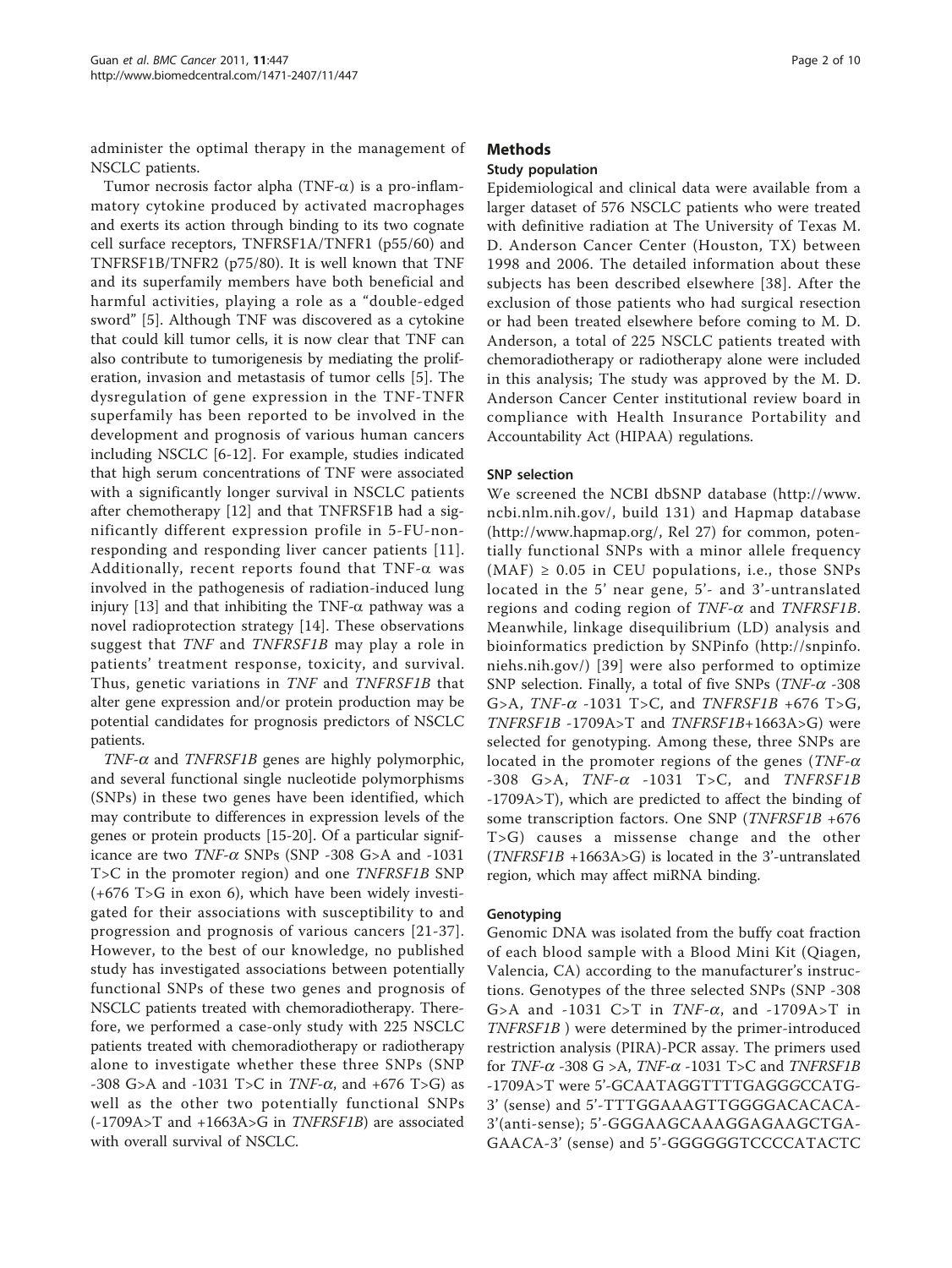GACTT-3' (anti-sense); and 5'-CCACACACCTCAA-GACCAATGAG-3' (sense) and 5'-CTTGAATTCGT TCCCAGGATGG-3' (anti-sense), respectively. The mismatched G, C and A were respectively introduced into the sense primers at 6 bp, 2 bp and 2 bp from these three polymorphic sites to create NcoI, NlaIII and MlyI restriction sites. Additionally, TNFRSF1B +676T>G and +1663A>G were genotyped by the polymerase chain reaction-restriction fragment length polymorphism (PCR-RFLP) method with the primers 5'-CTCCT CCTCCAGCTGTAACG-3' (sense) and 5'-CCAACTG-GAAGAGCGAAGTC-3' (anti-sense), and 5'-AGGCC CCCACCACTAGGACTCT-3' (sense) and 5'-GTTGT GGAAAGCCTCTGCTGC-3' (anti-sense), respectively. The following PCR conditions were performed: 5 min of initial denaturation at 95°C followed by 35 cycles of 30 s at 95°C; 45 s at 64°C (*TNF-* $\alpha$  *-308 G >A*) or 59°C (*TNF-* $\alpha$ -1031 C>T) or 64°C (*TNFRSF1B* +676 T>G) or 59°C (TNFRSF1B -1709A>T) or 62°C (TNFRSF1B +1663A>G), respectively; 45 s at 72°C; and a final 10-min step at 72°C for final extension.

All the PCR products were digested with the restriction enzymes overnight (NcoI for TNF- $\alpha$  -308 G >A, NlaIII for TNF- $\alpha$  -1031 C>T and TNFRSF1B +676 T>G, and MlyI for TNFRSF1B -1709A>T) and MspA1I for TNFRSF1B (+1663A>G), and the products were separated in 3% Meta-Phor agarose gel. After completion of gel electrophoresis, the  $TNF-\alpha$  -308 GG genotype produced two bands (127and 18-bp), AA produced a single band (145-bp), and AG displayed all three bands (145-, 127-, and 18-bp) (Figure [1A](#page-3-0)); the  $TNF-\alpha$  -1031 CC genotype resulted in two bands of 108- and 86-bp, TT produced three bands of 108-, 62 and 24-bp, and CT produced four bands (108-, 86-, 62 and 24-bp) (Figure [1B](#page-3-0)); the TNFRSF1B +676 TT genotype produced two bands (200- and 48-bp), GG produced a single band (248-bp), and TG displayed all three bands (248-, 200- and 48-bp) (Figure [1C\)](#page-3-0); TNFRSF1B -1709 TT genotype produced two bands of 136- and 24-bp, AA resulted in a single 160-bp band, and TA displayed all three bands (160-, 136- and 24-bp) (Figure [1D](#page-3-0)); and TNFRSF1B +1663AA resulted in a single 128-bp band, GG genotype produced another single band of 104-bp, and GA displayed all two bands (128-, and 104-bp) (Figure [1E](#page-3-0))

Genotyping was performed without knowing the subjects' disease status. Two research assistants independently read the gel pictures and performed the repeated assays, if they did not reach a consensus on the tested genotype. About 10% of the samples were randomly selected to perform the repeated assays, and the results were 100% concordant.

## Statistical analysis

The two-sided  $\chi^2$  tests were performed to determine any statistically significant differences in the distributions of

the  $TNF-\alpha$  and  $TNFRSF1B$  genotypes by demographic variables and clinical features. Median survival time (MST) was calculated, and mean survival time was presented when the MST could not be calculated. Kaplan-Meier estimates were used to estimate overall survival (OS) among four genotype groups, and the log-rank test was used to test for equality of the survival distributions. Univariate analysis and multivariate Cox proportional hazards models were conducted to estimate the effect of each genotype on survival with or without the presence of known prognostic factors. Cox stepwise hazards regression model was also conducted to determine independently predictors of NSCLC prognosis, with a significance level of 0.050 for entering and 0.051 for removing the respective explanatory variables. Haplotype frequencies and individual haplotypes based on the observed genotypes were generated by using SAS PROC HAPLO-TYPE. Analyses were performed by using SAS statistical package version 9.1 (SAS Institute Inc., Cary, NC).

## Results

#### Patient characteristics and clinical features

As shown in Table [1](#page-4-0), 225 patients were included in the final analyses, of which 155 deaths were observed during the follow-up period, and the overall MST was 23 months. Among the cases, 79 (35.1%) were adenocarcinoma, 71 (31.6) squamous cell carcinoma, and 75 (33.3%) other type of NSCLC. According to the AJCC  $6<sup>th</sup>$  edition stage grouping criteria [[40\]](#page-9-0), 33 cases (14.7%) were stage I-II, and 192 (85.3%) were stage III-IV. In this study, all cases received radiotherapy with a median radiation dose of 63.0 (range 50.4-84.0) Gy at 1.8 to 2 Gy per fraction once a day. Platinum and taxane-based chemotherapy was also given to 163 (72.4%) patients. None of the patients received surgery. Log-rank test showed that, in this study population, there were no significant differences in NSCLC-specific survival by age (log-rank  $P = 0.117$ ), ethnicity ( $P = 0.827$ ), smoking status ( $P = 0.457$ ), histology ( $P = 0.092$ ), Karnofsky's performance scores (KPS,  $P = 0.405$ ), chemotherapy status  $(P = 0.407)$  and radiotherapy dose  $(P = 0.706)$ . However, sex, tumor stage, and node status were significantly associated with MST of NSCLC (log-rank  $P = 0.036$ , 0.010 and 0.023, respectively). Because these variables may be confounding factors for the effect of the genotypes on OS, they were further adjusted in the multivariable analysis.

## $TNF-\alpha$  and  $TNFRSF1B$  genotypes and NSCLC survival

The genotype distributions of the five SNPs in  $TNF-\alpha$ and TNFRSF1B and their associations with OS are summarized in Table [2](#page-5-0). In all patients, only genotypes of TNFRSF1B +676 G>T (rs1061622) were statistically significantly associated with OS (log-rank  $P = 0.040$  in an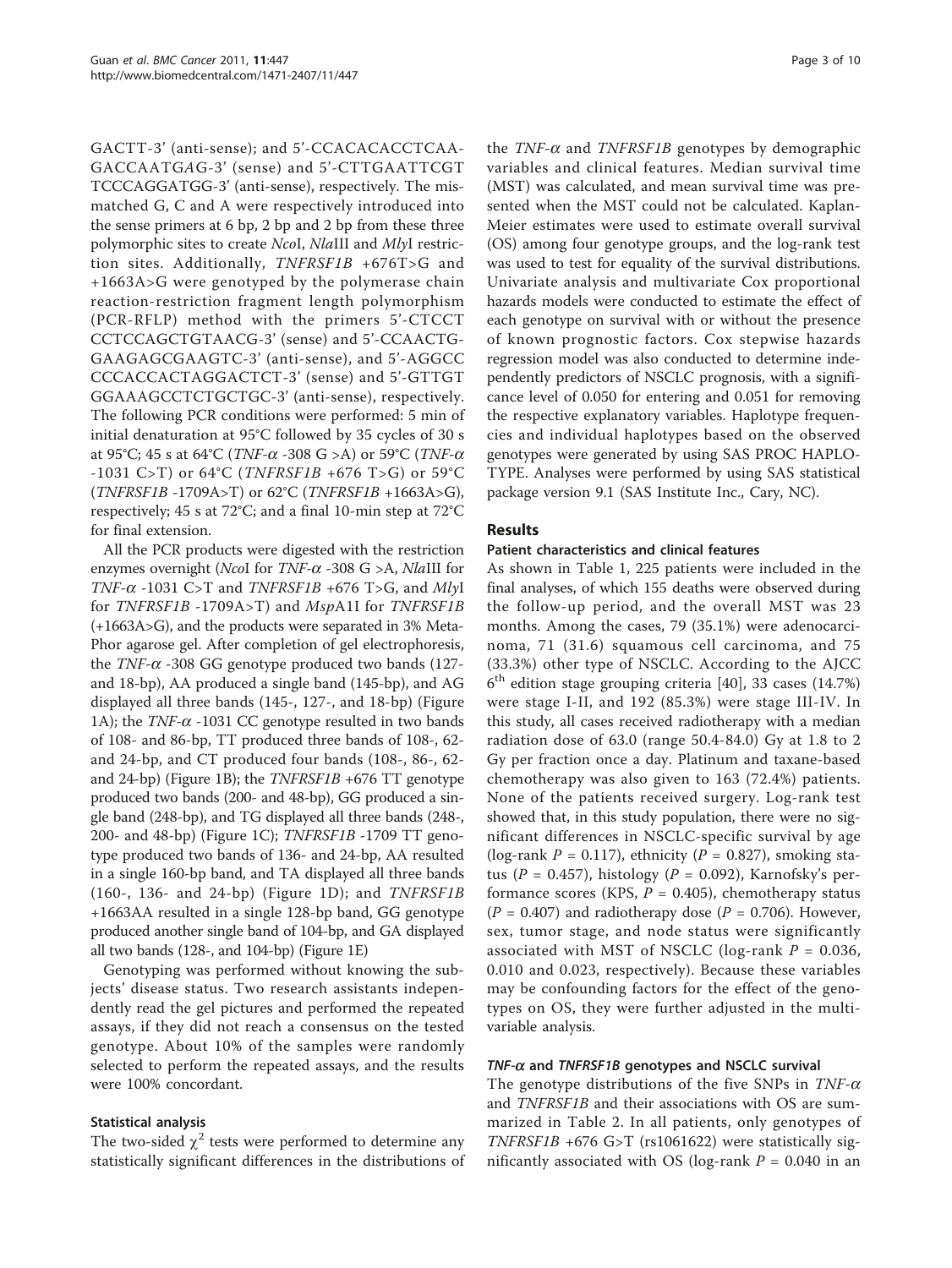<span id="page-3-0"></span>

additive model, Figure [2A;](#page-6-0) log-rank  $P = 0.014$  in a recessive model, Figure [2B](#page-6-0)). After adjustment for age, sex, ethnicity, smoking status, tumor histology, Karnofsky's performance scores, tumor stage, application of chemotherapy and radiotherapy dose, the  $TNFRSF1B +676$ GG variant homozygous genotype remained to be associated with a significantly decreased risk of death from NSCLC (adjusted HR = 0.38, 95% CI = 0.15-0.94 for GG *vs.* TT; adjusted  $HR = 0.35, 95\%$  CI = 0.14-0.88 for GG vs. GT/TT), but this association was not observed for the other four SNPs investigated in this study.

In order to confirm an independent role of SNPs in NSCLC survival, we further performed a multivariate

stepwise analysis with selected demographic characteristics and clinical features in different genetic models of TNFRSF1B +676 T>G (rs1061622) on NSCLC survival. Three variables (tumor stage, node status and rs1061622 GG vs. GT/TT) were identified in the regression model with a significance level of 0.050 for entering and 0.051 for removing a variable (Table [3](#page-7-0)), suggesting the independent effect of these three factors on death risk of NSCLC. When age and sex were forced into the final model, the rs1061622 GG genotype remained a significantly favorable predictor for NSCLC survival (GG  $vs.$  GT/TT: HR = 0.39, 95% CI = 0.16-0.95) (Table [3](#page-7-0)).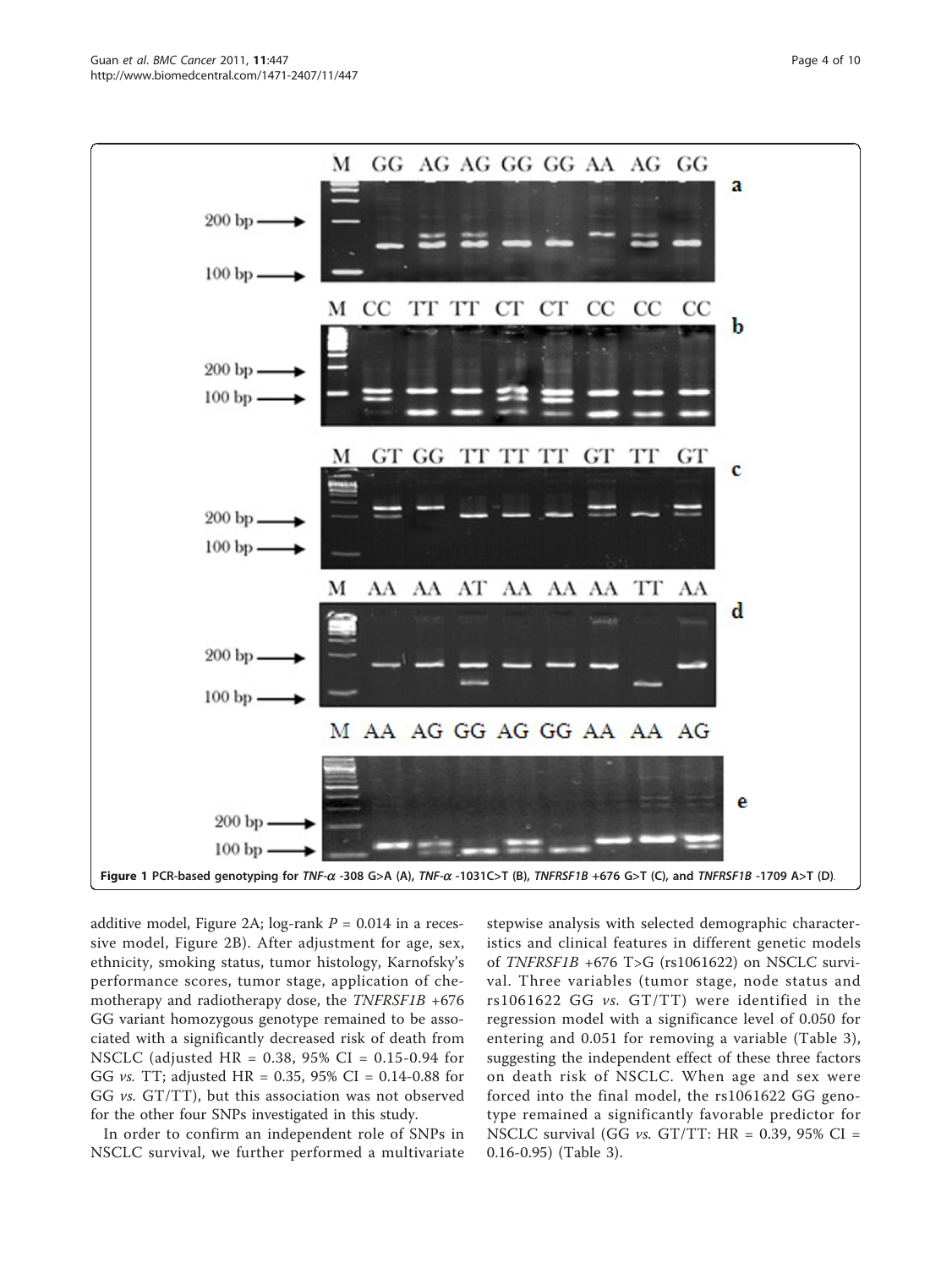<span id="page-4-0"></span>Table 1 Characteristics of patients ( $N = 225$ ) and overall survival (OS)

| <b>Variables</b>               | Patients No. (%) | Deaths No. (%) | MST (Months) | Log-rank $P^a$ |
|--------------------------------|------------------|----------------|--------------|----------------|
| Age                            |                  |                |              |                |
| $\leq 62$ years                | 111 (49.3)       | 72 (46.5)      | 25.6         | 0.117          |
| >62 years                      | 114 (50.7)       | 83 (53.5)      | 21.1         |                |
| Gender                         |                  |                |              |                |
| Female                         | 102 (45.3)       | 65 (41.9)      | 26.7         | 0.036          |
| Male                           | 123 (54.5)       | 90 (58.1)      | 22.3         |                |
| Ethnicity                      |                  |                |              |                |
| White                          | 162 (72.0)       | 117 (75.5)     | 23.5         | 0.827          |
| Non-White                      | 63 (28.0)        | 38 (24.5)      | 22.3         |                |
| Smokeb                         |                  |                |              |                |
| Ever                           | 205 (91.5)       | 143 (92.9)     | 23.4         | 0.457          |
| Never                          | 19(8.5)          | 11(7.1)        | 21.1         |                |
| Histology                      |                  |                |              |                |
| Adenocarcinoma                 | 79 (35.1)        | 48 (31.0)      | 27.3         | 0.092          |
| Squamous cell                  | 71 (31.6)        | 51 (32.9)      | 23.2         |                |
| Others <sup>b</sup>            | 75 (33.3)        | 56 (36.1)      | 19.0         |                |
| KPS <sup>c</sup>               |                  |                |              |                |
| $90 - 100$                     | 51 (25.4)        | 34 (22.7)      | 25.1         | 0.405          |
| 80                             | 118 (58.7)       | 90 (60.0)      | 22.1         |                |
| <80                            | 32 (15.9)        | 26 (17.3)      | 21.1         |                |
| Tumor stage <sup>c</sup>       |                  |                |              |                |
| $T_{0-2}$                      | 127 (57.2)       | 81 (52.3)      | 26.9         | 0.010          |
| $T_{3-4}$                      | 95 (42.8)        | 74 (47.7)      | 19.2         |                |
| Node status <sup>c</sup>       |                  |                |              |                |
| $N_{0-1}$                      | 59 (26.7)        | 35 (22.6)      | 29.0         | 0.023          |
| $N_{2-3}$                      | 162 (73.3)       | 120 (77.4)     | 20.7         |                |
| Chemotherapy                   |                  |                |              |                |
| Yes                            | 163 (72.4)       | 113 (72.9)     | 26.9         | 0.407          |
| No                             | 62 (27.6)        | 42 (27.1)      | 22.1         |                |
| Radiotherapy dose <sup>d</sup> |                  |                |              |                |
| $≤63.0$ Gy                     | 115(51.1)        | 77 (49.7)      | 22.7         | 0.706          |
| $>63.0$ Gy                     | 110 (48.9)       | 78 (50.3)      | 25.1         |                |

MST: median survival time; KPS: Karnofsky's performance scores

<sup>a</sup> Log-rank test.

<sup>b</sup> Others include large cell, undifferentiated and mixed-cell carcinomas.

<sup>c</sup> Some missing data

<sup>d</sup>The median radiotherapy dose is 63 Gy.

#### Stratification analysis and haplotype analysis

As shown in Figure [3A-E,](#page-7-0) we further evaluated cumulative survival in subgroups by  $TNFRSF1B + 676$  T>G (rs1061622) genotypes and selected factors including age, ethnicity, tumor stage and node status. The longest survival was observed in subgroups with both rs1061622 GG and age≤62 years (MST =  $44.0$  months), or white ethnicity (MST = 48.3 months), or  $T_{0-2}$  tumors (MST = 48.3 months), or  $N_{2-3}$  tumors (MST = 44.0 months), compared with the poorest survival in subgroups with both rs1061622 GT/TT and age>62 years (MST =  $20.7$ months), or non-white (MST = 21.0 months), or  $T_{3-4}$ tumors (MST = 18.2 months), or  $N_{0-1}$  tumors (MST = 29.2 months); however, small sample size in these

subgroups might have led to a suboptimal statistical power to detect a statistical difference in the survival time. We also conducted the stratification analysis by histology and different treatments, but the numbers of patients in subgroups were too small, and no significant results were found in every stratum (data not shown).

In addition, we also evaluated the combined effect of these polymorphisms on NSCLC survival by using the haplotype analysis. The results showed that  $TNF-\alpha$ -308G/-1031T (GT) and TNFRSF1B +676T/+1663A/- 1709A (TAA) were the most common haplotypes in the patients with the frequencies of 63.3% and 40.2%, respectively. However, we did not found significant associations between other haplotypes and OS of NSCLC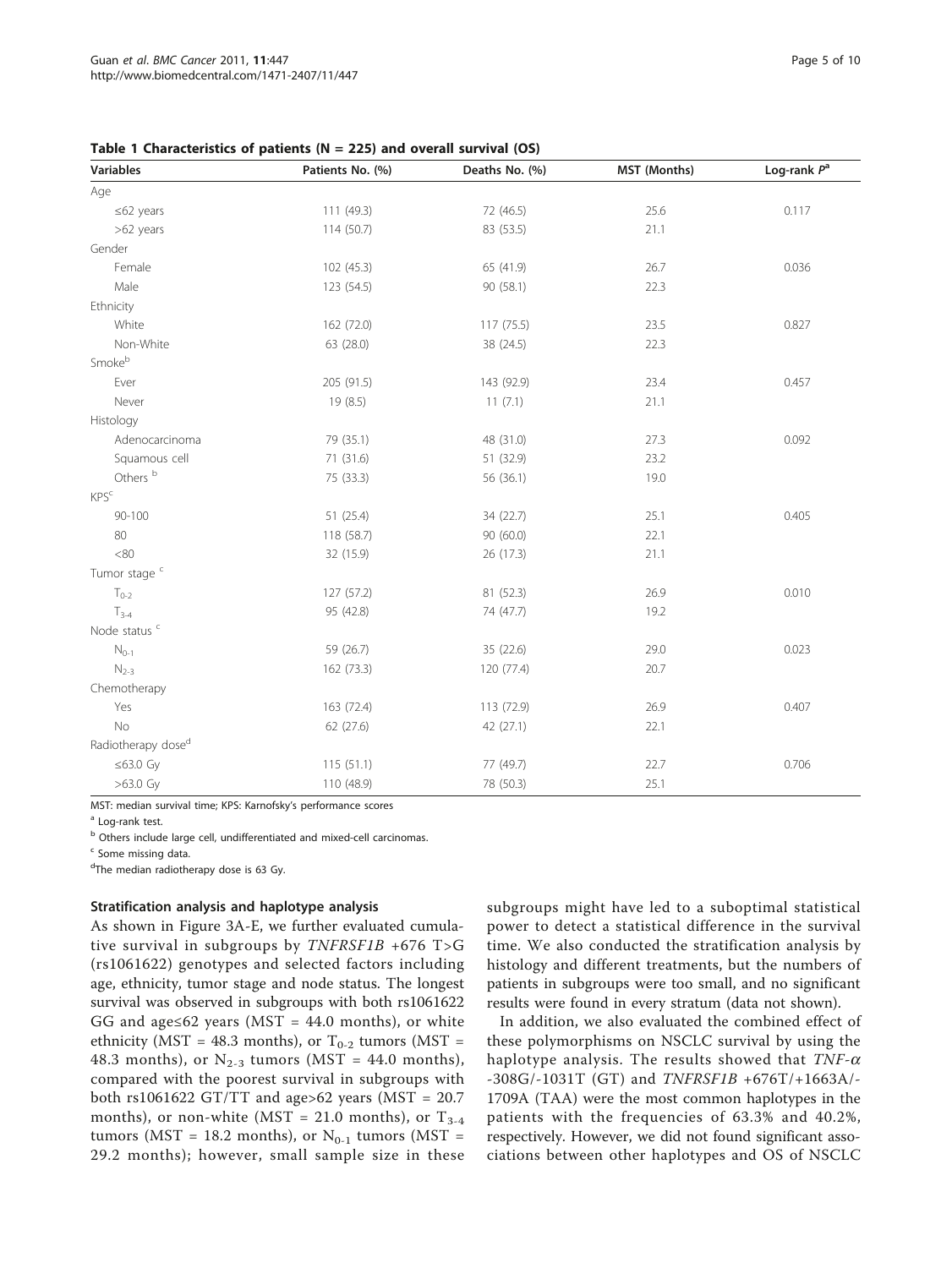| Genotypes                         | No. of patients | No. of Deaths | MST (months) | Crude HR (95% CI)      | Adjusted HR (95% CI) <sup>a</sup> | Adjusted $P^a$ |
|-----------------------------------|-----------------|---------------|--------------|------------------------|-----------------------------------|----------------|
| $TNF-\alpha$ -308 G>A (rs1800629) |                 |               |              |                        |                                   |                |
| GG                                | 163             | 112 (68.7)    | 23.5         | 1.00                   | 1.00                              |                |
| AG                                | 56              | 39 (69.6)     | 23.2         | $1.04$ $(0.72 - 1.50)$ | $0.95(0.65 - 1.40)$               | 0.802          |
| AA                                | 6               | 4(66.7)       | 18.1         | 1.18 (0.44-3.21)       | $1.10(0.39-3.11)$                 | 0.859          |
| AG+AA                             | 61              | 43 (70.5)     | 23.1         | $1.05(0.74-1.50)$      | $0.96(0.67 - 1.40)$               | 0.849          |
| AG+GG                             | 219             | 151 (68.9)    | 23.4         | 1.00                   | 1.00                              |                |
| AA                                | 6               | 4(66.7)       | 18.1         | $1.17(0.43 - 3.16)$    | $1.11(0.40-3.13)$                 | 0.840          |
| $TNF-\alpha -1031T>C$ (rs1799964) |                 |               |              |                        |                                   |                |
| $\top$                            | 137             | 95 (69.3)     | 23.4         | 1.00                   | 1.00                              |                |
| <b>CT</b>                         | 77              | 50 (64.9)     | 22.1         | $0.96$ $(0.68 - 1.35)$ | $0.89$ $(0.62 - 1.28)$            | 0.542          |
| $\subset \subset$                 | 11              | 10(90.9)      | 23.1         | $1.28(0.67 - 2.46)$    | 1.41 (0.70-2.87)                  | 0.341          |
| $CT+CC$                           | 88              | 60 (68.2)     | 23.1         | $1.00$ $(0.72 - 1.38)$ | $0.95(0.68-1.34)$                 | 0.785          |
| $CT+TT$                           | 214             | 145 (67.8)    | 23.4         | 1.00                   | 1.00                              |                |
| CC                                | 11              | 10(90.9)      | 23.1         | $1.30(0.68 - 2.47)$    | 1.46 (0.73-2.94)                  | 0.289          |
| TNFRSF1B +676 T>G (rs1061622)     |                 |               |              |                        |                                   |                |
| <b>TT</b>                         | 124             | 85 (68.5)     | 23.4         | 1.00                   | 1.00                              |                |
| GT                                | 90              | 65 (72.2)     | 21.8         | $1.10(0.80-1.52)$      | 1.19 (0.84-1.69)                  | 0.323          |
| GG                                | 11              | 5(45.5)       | $41.1^{b}$   | $0.36$ $(0.14 - 0.88)$ | $0.38$ $(0.15 - 0.94)$            | 0.037          |
| $GT+GG$                           | 101             | 70 (69.3)     | 23.2         | $0.96$ $(0.70-1.31)$   | $1.01$ $(0.72 - 1.42)$            | 0.937          |
| $GT+TT$                           | 214             | 150 (70.1)    | 22.7         | 1.00                   | 1.00                              |                |
| GG                                | 11              | 5(45.5)       | $41.1^{b}$   | $0.34(0.14 - 0.84)$    | $0.35(0.14-0.88)$                 | 0.026          |
| TNFRSF1B-1709A>T (rs652625)       |                 |               |              |                        |                                   |                |
| AA                                | 207             | 144 (69.6)    | 23.2         | 1.00                   | 1.00                              |                |
| AT                                | 15              | 9(60.0)       | 27.8         | $0.86$ $(0.44 - 1.69)$ | $0.85(0.42 - 1.71)$               | 0.649          |
| $\top$                            | 3               | 2(66.7)       | 15.1         | $0.94(0.23 - 3.82)$    | $1.02(0.23 - 4.47)$               | 0.976          |
| $AT+TT$                           | 18              | 11(61.1)      | 26.7         | $0.88$ $(0.47 - 1.62)$ | $0.87(0.46 - 1.67)$               | 0.685          |
| AT+AA                             | 222             | 153 (68.9)    | 23.4         | 1.00                   | 1.00                              |                |
| TT                                | 3               | 2(66.7)       | 15.1         | $0.95(0.24 - 3.85)$    | 1.05 (0.24-4.58)                  | 0.946          |
| TNFRSF1B +1663A>G(rs1061624)      |                 |               |              |                        |                                   |                |
| AA                                | 67              | 46 (68.7)     | 23.4         | 1.00                   | 1.00                              |                |
| AG                                | 89              | 63 (70.8)     | 21.1         | $1.06(0.73-1.53)$      | $0.98$ $(0.68 - 1.43)$            | 0.921          |
| GG                                | 62              | 41(66.1)      | 28.1         | $0.84$ $(0.56 - 1.26)$ | $0.79$ $(0.52 - 1.20)$            | 0.269          |
| $AG+GG$                           | 151             | 104 (68.9)    | 24.0         | $1.03(0.73 - 1.46)$    | 0.96 (0.67-1.37)                  | 0.824          |
| $AG+AA$                           | 156             | 109 (69.9)    | 22.7         | 1.00                   | 1.00                              |                |
| GG                                | 62              | 41(66.1)      | 28.1         | $0.84$ $(0.59-1.20)$   | $0.81$ $(0.56 - 1.18)$            | 0.275          |

#### <span id="page-5-0"></span>Table 2 Associations between  $TNF-\alpha$  and  $TNFRSF1B$  genotypes and overall survival of NSCLC patients

MST: median survival time; HR: hazard ratio

a<br>Adjusted for age, gender, ethnicity, smoking status, tumor histology, KPS, tumor stage, node status, application of chemotherapy and radiotherapy dose. <sup>b</sup>Mean survival time was provided when MST could not be calculated.

patients, compared to the most common haplotypes (data not shown), which is likely due to limited study power.

population. Such an effect was not observed for other SPNs under investigation.

## Discussion

In the present study, we examined the effect of five selected polymorphisms in  $TNF-\alpha$  and  $TNFRSF1B$  on survival of NSCLC patients treated with chemoradiotherapy or radiotherapy alone. We found that the TNFRSF1B +676 GG (rs1061622) variant homozygous genotype was associated with a significantly improved survival of NSCLC in this non-Hispanic patient

Tumor necrosis factor-alpha (TNF- $\alpha$ ) executes multiple functions in immunity, inflammation, differentiation, control of cell proliferation, and apoptosis through distinct receptors known as TNF receptor type I (TNFR1) and type II (TNFR2) [[5](#page-8-0)]. Expression levels of TNF- $\alpha$ and its receptors have been linked to development and treatment outcomes of solid tumors including NSCLC [[6,7,10\]](#page-8-0). The expression of  $TNF-\alpha$  is mostly regulated at the transcriptional level, and polymorphisms within the TNF- $\alpha$  promoter have been related to TNF- $\alpha$  levels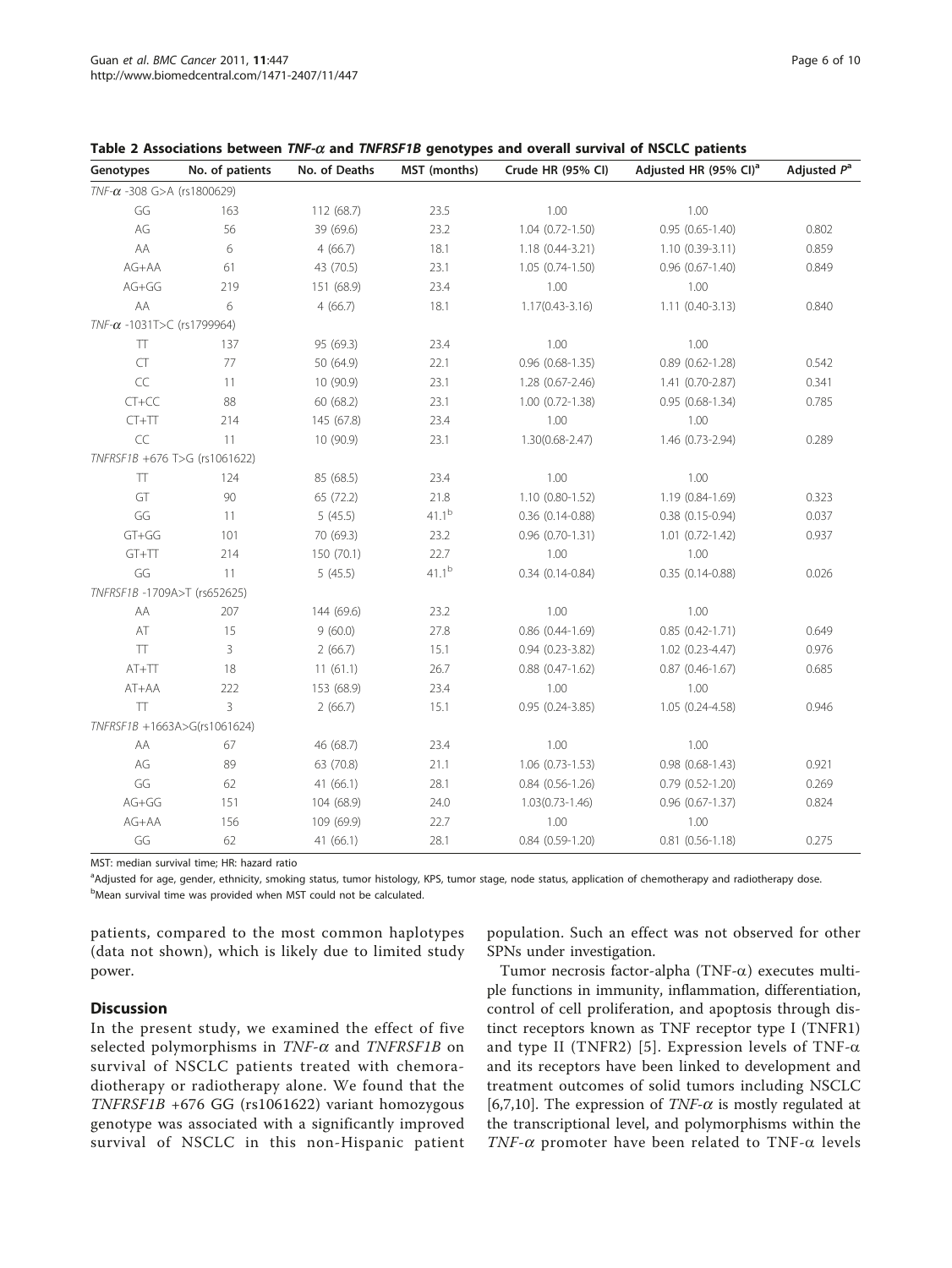[[15](#page-8-0)[,23](#page-9-0)]. For example,  $TNF-\alpha$ -308 G/A in the promoter of  $TNF-\alpha$  has been reported to be associated with higher expression levels of  $TNF-\alpha$  [[41](#page-9-0)] and thus susceptibility to numerous cancers, including cancers of the stomach [\[25\]](#page-9-0), breasts [[34\]](#page-9-0), oral cavity [[31,32\]](#page-9-0), bladder [[35\]](#page-9-0) and lung [\[25\]](#page-9-0). Additionally, several studies also found that  $TNF-\alpha-308$  G/A and another SNP in the promoter of  $TNF-\alpha$  (-1031C>T, rs1799964) were significantly associated with prognosis of bladder cancer and breast cancer [[28,29,36\]](#page-9-0), clinical characteristics of colorectal cancer, and severity of lung cancer [[25\]](#page-9-0). However, no significant associations between these two SNPs and NSCLC survival were found in our study, which was consistent with recent data that suggested the lack of

associations between TNF- $\alpha$ -308 G/A or TNF- $\alpha$ -1031 T>C and the prognosis of several other cancers, including gastric cancer [[42\]](#page-9-0), colorectal cancer [[43\]](#page-9-0), Hodgkin's lymphoma [\[44](#page-9-0)], and breast cancer [\[45](#page-9-0)]. Such a discrepancy of reported studies might be explained by different tumor sites and tumor progression features, ethnic difference with diverse genetic background, different therapeutic strategies, and either false negative or false positive results because of the small sample sizes in previously published studies.

Interestingly, logistic and stepwise regression analysis in our study indicated that TNFRSF1B rs1061622 GG might be an independent predictor for survival of NSCLC patients treated with chemoradiotherapy or

<span id="page-6-0"></span>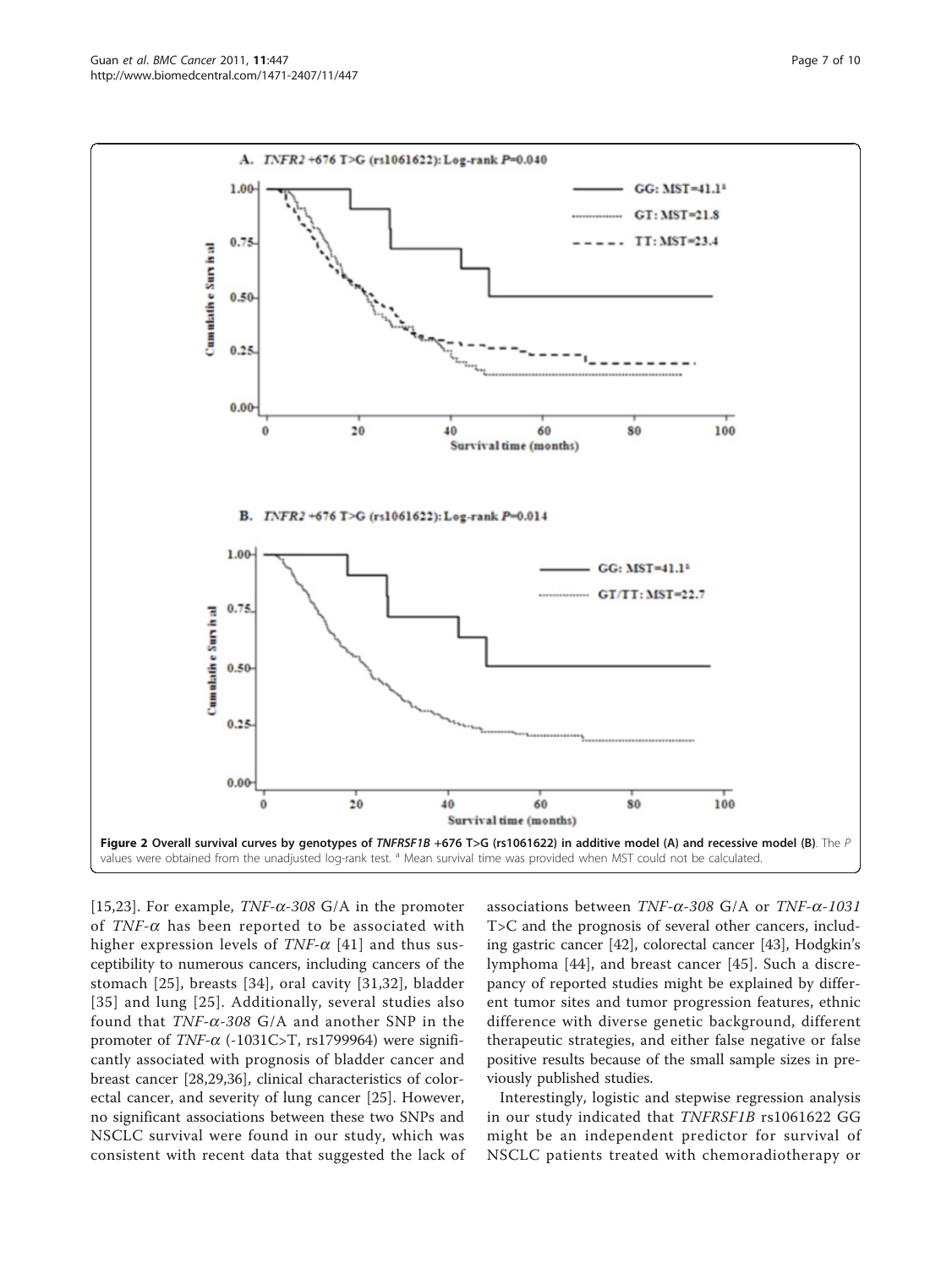<span id="page-7-0"></span>

|          | SE    | ΗR   | 95% CI        | P     |
|----------|-------|------|---------------|-------|
|          |       |      |               |       |
| 0.472    | 0.195 | 1.60 | 1.09-2.35     | 0.015 |
| 0.392    | 0.162 | .48  | $1.08 - 2.03$ | 0.016 |
| $-1.061$ | 0.457 | 0.35 | $0.14 - 0.85$ | 0.020 |
|          |       |      |               |       |

Age (>62 years vs. ≤62 years) 0.081 0.288 0.165 1.33 0.97-1.84 0.081 Sex (Male v.s Female) 0.252 0.165 1.29 0.93-1.78 0.126 Node status (N<sub>2-3</sub> vs. N<sub>0-1</sub>) 0.511 0.196 1.67 1.14-2.45 0.009 Tumor stage  $(T_{3-4}$  vs. T<sub>0-2</sub>) 0.392 0.163 1.48 1.08-2.04 0.016 TNFRSF1B +676 T>G (GG vs GT/TT) - -0.954 0.459 0.39 0.16-0.95 0.16-0.95 0.038

Table 3 Reg

SE: standard error; HR: hazard ratio

radiotherapy alone. The TNFRSF1B is the principal TNF receptor found on circulating T lymphocytes, which functions both as a TNF antagonist by neutralizing it and as an agonist by facilitating interaction between TNF and TNFR1 at the cell surface [\[46\]](#page-9-0). rs1061622 is located in the exon 6 of TNFRSF1B (M196R) that causes a functional amino acid change from methionine (M) to arginine (R) [[20\]](#page-9-0), which is postulated to affect the proteolytic cleavage of the membrane bound TNFRSF1B to a soluble form as well as TNF binding and/or TNF induced apoptosis by impaired NF- $\kappa$ B signaling [[47](#page-9-0),[48](#page-9-0)].

However, the results from published studies on associations between rs1061622 and prognosis of cancers were controversial rather than conclusive. For example, a Tunisian study showed significant associations of

TNFRSF1B +676 T>G (rs1061622) with susceptibility and survival of breast cancer patients [[26](#page-9-0)], but another Japanese study suggested no association between this SNP and prognosis of esophageal squamous cell carcinoma [[49](#page-9-0)]. Up to now, no published study investigated the association between TNFRSF1B +676 T>G (rs1061622) and lung cancer survival, and the exact biological mechanism underlying this association in our study remains to be investigated. It is possible that this SNP affects the function of TNFRSF1B and enhances radiotherapy or chemotherapy efficacy through inhibiting tumor therapy resistance. Another possibility is that this SNP may change the expression level of TNFRSF1B and influence the character of immunological response to infection in lung cancer patients, finally resulting in

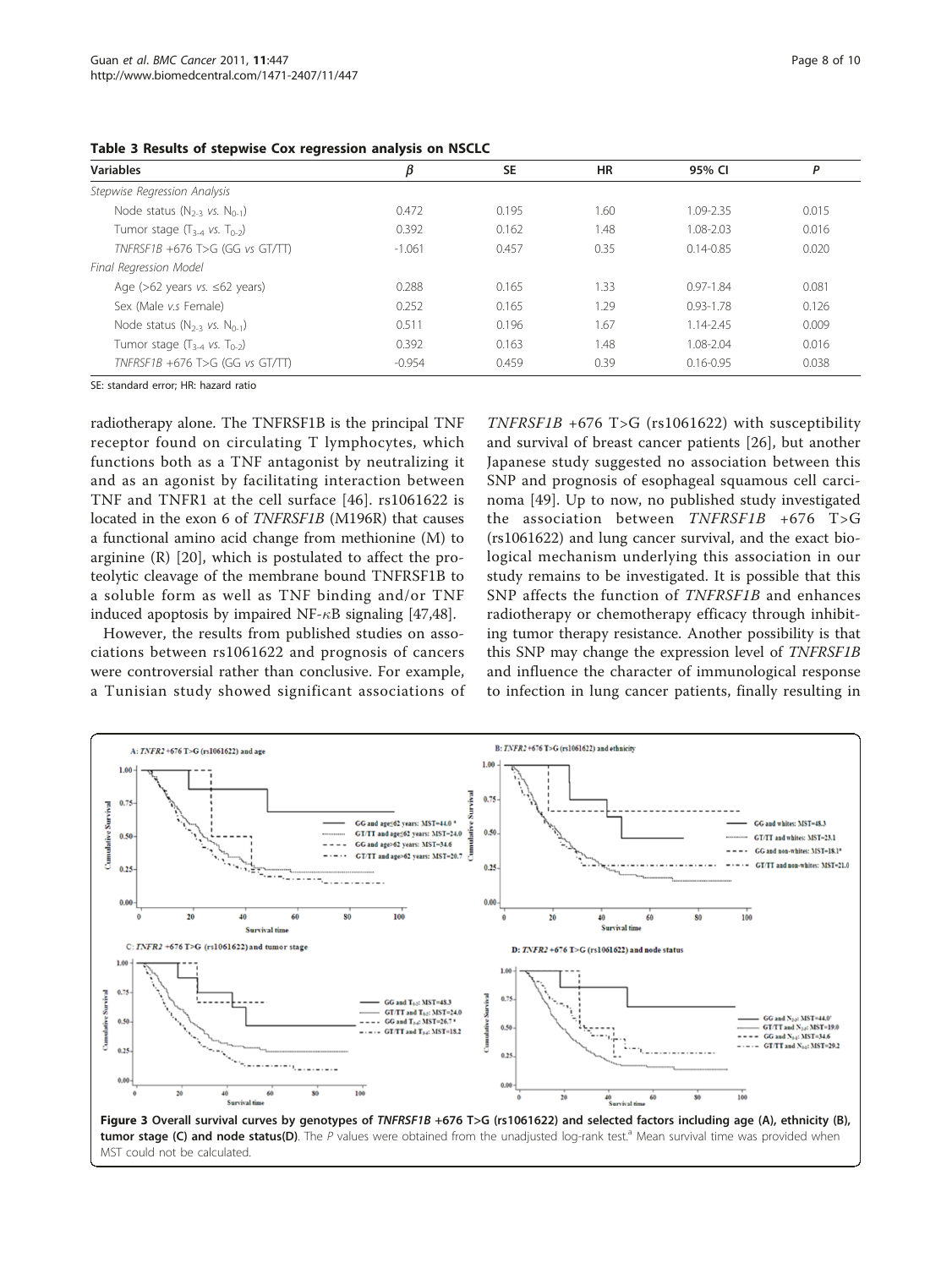<span id="page-8-0"></span>the difference of survival in NSCLC [[50](#page-9-0)]. Furthermore, we also found that cumulative survival was different in subgroups by TNFRSF1B +676 T>G (rs1061622) genotypes and selected factors including age, ethnicity, tumor stage and node status. Although our sample size was relatively small in these subgroups, it provided a clue that effect of this SNP on prognosis of NSCLC may be dependent on patients' characteristics and clinical features as well. However, the exact functional relevance of this SNP in the prognosis of NSCLC patients treated with chemoradiotherapy remains to be explored.

Although our study reported some new findings about polymorphisms of TNF and TNFRSF1B genes in NSCLC patients, several potential limitations should be taken into consideration. Firstly, our sample size is relatively small with a limited statistical power to evaluate interactions between the studied polymorphisms and clinical factors including tumor stage and node status. For the same reason, the results from our subgroups by TNFRSF1B +676 T>G (rs1061622) genotypes and selected factors need validation by larger studies. Secondly, only five potentially functional SNPs in TNF and TNFRSF1B were included in our study, which is far from comprehensive. Indeed, both genes are highly polymorphic, and it is possible that some important SNPs may have been missed or the observed association may have been due to other polymorphisms in LD with the studied ones. Again, much larger studies would have the statistical power to confirm the associations of more SNPs with OS in such a patient population.

#### Conclusion

In summary, in this cohort of NSCLC patients, we identified a possible role of TNFRSF1B +676 T>G in the prognosis of NSCLC. However, replication studies with diverse ethnic groups, larger sample sizes and functional characterizations are warranted. Currently, we have ongoing projects that help continue recruiting similar patients for additional analysis in the future.

#### **Abbreviations**

TNF-α: Tumor necrosis factor-alpha; TNFR2: tumor necrosis factor receptor super family 2; PCR-RFLP: polymerase chain reaction-restriction fragment length polymorphism; HR: hazard ratio; CI: confidence interval; SNP: single nucleotide polymorphism; NSCLC: non-small cell lung cancer; OS: overall survival.

#### Acknowledgements and Funding

This study was in part supported by National Institutes of Health grants R01 ES11740 and CA131274 (to Q. W.) and CA16672 (to M. D. Anderson Cancer Center). We thank Margaret Lung for assistance in data management of the subjects and Hui Zhao for the data analysis assistance.

#### Author details

<sup>1</sup>Department of Epidemiology, The University of Texas M. D. Anderson Cancer Center, 1515 Holcombe Blvd, Houston, Texas 77030, USA. <sup>2</sup>Department of Radiation Oncology, The University of Texas M. D. Anderson Cancer Center, 1515 Holcombe Blvd, Houston, Texas 77030, USA. 3 Department of Oncology, Tongji Hospital, Tongji Medical College, Huazhong University of Science and Technology, 13 Hangkong Lu, Wuhan 430030, China.

#### Authors' contributions

XXG, QYW and ZXL designed the study and prepared the manuscript. XXG performed the experiments with the assistance from ZSL and JQ. XXG and HXM conducted the analysis with assistance from LEW. XLY, DG and RK helped to collect and organize the clinical data. HXM, QYW and LEW helped to finalize the manuscript. All authors read and approved the final manuscript.

#### Competing interests

The authors declare that they have no competing interests.

Received: 11 April 2011 Accepted: 14 October 2011 Published: 14 October 2011

#### References

- Ferlay J, Shin HR, Bray F, Forman D, Mathers C, Parkin DM: [Estimates of](http://www.ncbi.nlm.nih.gov/pubmed/21351269?dopt=Abstract) [worldwide burden of cancer in 2008: GLOBOCAN 2008.](http://www.ncbi.nlm.nih.gov/pubmed/21351269?dopt=Abstract) Int J Cancer 2010, 127:2893-917.
- 2. Gandara D, Narayan S, Lara PN Jr, Goldberg Z, Davies A, Lau DH, Mack P, Gumerlock P, Vijayakumar S: [Integration of novel therapeutics into](http://www.ncbi.nlm.nih.gov/pubmed/16000614?dopt=Abstract) [combined modality therapy of locally advanced non-small cell lung](http://www.ncbi.nlm.nih.gov/pubmed/16000614?dopt=Abstract) [cancer.](http://www.ncbi.nlm.nih.gov/pubmed/16000614?dopt=Abstract) Clin Cancer Res 2005, 11:5057s-5062s.
- 3. Parkin DM, Bray F, Ferlay J, Pisani P: [Global cancer statistics, 2002.](http://www.ncbi.nlm.nih.gov/pubmed/15761078?dopt=Abstract) CA Cancer J Clin 2005, 55:74-108.
- 4. Naruke T, Tsuchiya R, Kondo H, Asamura H: [Prognosis and survival after](http://www.ncbi.nlm.nih.gov/pubmed/11426744?dopt=Abstract) [resection for bronchogenic carcinoma based on the 1997 TNM-staging](http://www.ncbi.nlm.nih.gov/pubmed/11426744?dopt=Abstract) [classification: the Japanese experience.](http://www.ncbi.nlm.nih.gov/pubmed/11426744?dopt=Abstract) Ann Thorac Surg 2001, 71:1759-1764.
- 5. Aggarwal BB: [Signalling pathways of the TNF superfamily: a double](http://www.ncbi.nlm.nih.gov/pubmed/12949498?dopt=Abstract)[edged sword.](http://www.ncbi.nlm.nih.gov/pubmed/12949498?dopt=Abstract) Nat Rev Immunol 2003, 3:745-756.
- 6. Boldrini L, Calcinai A, Samaritani E, Pistolesi F, Mussi A, Lucchi M, Angeletti CA, Basolo F, Fontanini G: [Tumour necrosis factor-alpha and](http://www.ncbi.nlm.nih.gov/pubmed/10945495?dopt=Abstract) [transforming growth factor-beta are significantly associated with better](http://www.ncbi.nlm.nih.gov/pubmed/10945495?dopt=Abstract) [prognosis in non-small cell lung carcinoma: putative relation with BCL-](http://www.ncbi.nlm.nih.gov/pubmed/10945495?dopt=Abstract)[2-mediated neovascularization.](http://www.ncbi.nlm.nih.gov/pubmed/10945495?dopt=Abstract) Br J Cancer 2000, 83:480-486.
- 7. Boldrini L, Gisfredi S, Ursino S, Lucchi M, Melfi F, Mussi A, Basolo F, Fontanini G: [Tumour necrosis factor-alpha: prognostic role and](http://www.ncbi.nlm.nih.gov/pubmed/16596276?dopt=Abstract) [relationship with interleukin-8 and endothelin-1 in non-small cell lung](http://www.ncbi.nlm.nih.gov/pubmed/16596276?dopt=Abstract) [cancer.](http://www.ncbi.nlm.nih.gov/pubmed/16596276?dopt=Abstract) Int J Mol Med 2006, 17:887-892.
- 8. Miles DW, Happerfield LC, Naylor MS, Bobrow LG, Rubens RD, Balkwill FR: [Expression of tumour necrosis factor \(TNF alpha\) and its receptors in](http://www.ncbi.nlm.nih.gov/pubmed/8119765?dopt=Abstract) [benign and malignant breast tissue.](http://www.ncbi.nlm.nih.gov/pubmed/8119765?dopt=Abstract) Int J Cancer 1994, 56:777-782
- 9. Naylor MS, Stamp GW, Foulkes WD, Eccles D, Balkwill FR: [Tumor necrosis](http://www.ncbi.nlm.nih.gov/pubmed/8387543?dopt=Abstract) [factor and its receptors in human ovarian cancer. Potential role in](http://www.ncbi.nlm.nih.gov/pubmed/8387543?dopt=Abstract) [disease progression.](http://www.ncbi.nlm.nih.gov/pubmed/8387543?dopt=Abstract) J Clin Invest 1993, 91:2194-2206.
- 10. Tran TA, Kallakury BV, Ambros RA, Ross JS: [Prognostic significance of](http://www.ncbi.nlm.nih.gov/pubmed/9669810?dopt=Abstract) [tumor necrosis factors and their receptors in nonsmall cell lung](http://www.ncbi.nlm.nih.gov/pubmed/9669810?dopt=Abstract) [carcinoma.](http://www.ncbi.nlm.nih.gov/pubmed/9669810?dopt=Abstract) Cancer 1998, 83:276-282.
- 11. Matsuyama R, Togo S, Shimizu D, Momiyama N, Ishikawa T, Ichikawa Y, Endo I, Kunisaki C, Suzuki H, Hayasizaki Y, et al: [Predicting 5-fluorouracil](http://www.ncbi.nlm.nih.gov/pubmed/16477629?dopt=Abstract) [chemosensitivity of liver metastases from colorectal cancer using](http://www.ncbi.nlm.nih.gov/pubmed/16477629?dopt=Abstract) [primary tumor specimens: three-gene expression model predicts clinical](http://www.ncbi.nlm.nih.gov/pubmed/16477629?dopt=Abstract) [response.](http://www.ncbi.nlm.nih.gov/pubmed/16477629?dopt=Abstract) Int J Cancer 2006, 119:406-413.
- 12. Su C, Zhou C, Zhou S, Xu J: Serum cytokine levels in patients with advanced non-small cell lung cancer: correlation with treatment response and survival. Med Oncol 2010.
- 13. Rube CE, Wilfert F, Uthe D, Schmid KW, Knoop R, Willich N, Schuck A, Rube C: [Modulation of radiation-induced tumour necrosis factor alpha](http://www.ncbi.nlm.nih.gov/pubmed/12242128?dopt=Abstract) [\(TNF-alpha\) expression in the lung tissue by pentoxifylline.](http://www.ncbi.nlm.nih.gov/pubmed/12242128?dopt=Abstract) Radiother Oncol 2002, 64:177-187.
- 14. Zhang M, Qian J, Xing X, Kong FM, Zhao L, Chen M, Lawrence TS: [Inhibition of the tumor necrosis factor-alpha pathway is radioprotective](http://www.ncbi.nlm.nih.gov/pubmed/18347190?dopt=Abstract) [for the lung.](http://www.ncbi.nlm.nih.gov/pubmed/18347190?dopt=Abstract) Clin Cancer Res 2008, 14:1868-1876.
- 15. Hajeer AH, Hutchinson IV: [Influence of TNFalpha gene polymorphisms on](http://www.ncbi.nlm.nih.gov/pubmed/11704281?dopt=Abstract) [TNFalpha production and disease.](http://www.ncbi.nlm.nih.gov/pubmed/11704281?dopt=Abstract) Hum Immunol 2001, 62:1191-1199.